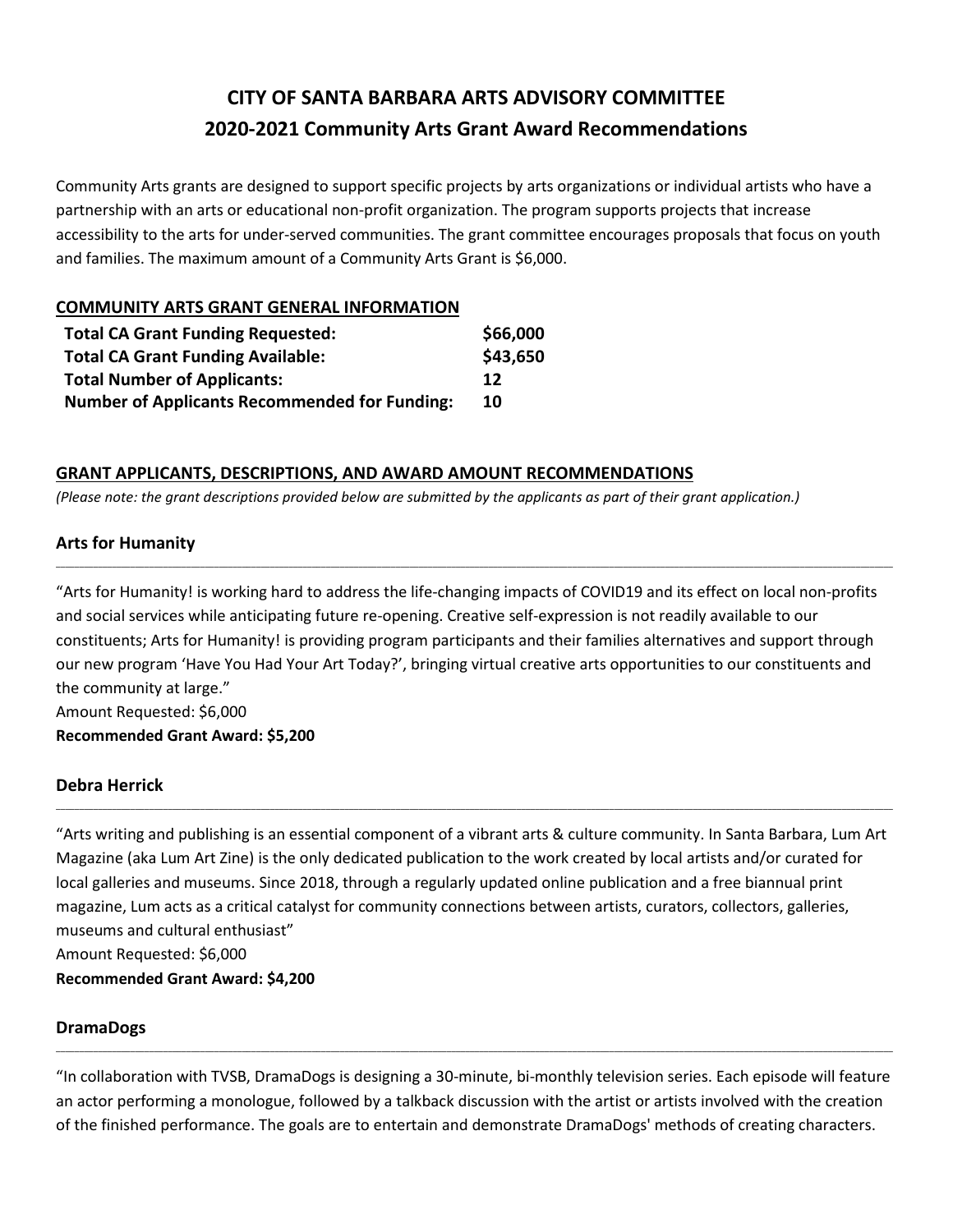We strive to make the invisible visible, engaging and educating our audience about acting and theatricality through engaging dialogue." Amount Requested: \$5,000 **Recommended Grant Award: \$3,500**

## **FoundCreate**

"FoundCreate Children's Art Class provides participants an opportunity to find their creative path through art making. It's a safe space dedicated to supporting the development of children through artistic learning. The focus is on process based lessons helping children build a strong relationship between themselves, the studio space and their peers." Amount Requested: \$6,000 **Recommended Grant Award: \$6,000**

\_\_\_\_\_\_\_\_\_\_\_\_\_\_\_\_\_\_\_\_\_\_\_\_\_\_\_\_\_\_\_\_\_\_\_\_\_\_\_\_\_\_\_\_\_\_\_\_\_\_\_\_\_\_\_\_\_\_\_\_\_\_\_\_\_\_\_\_\_\_\_\_\_\_\_\_\_\_\_\_\_\_\_\_\_\_\_\_\_\_\_\_\_\_\_\_\_\_\_\_\_\_\_\_\_\_\_\_\_\_\_\_\_\_\_\_\_\_\_\_\_\_\_\_\_\_\_\_\_\_\_\_\_\_\_\_\_\_\_\_\_\_\_\_\_\_\_\_\_\_\_\_\_\_\_\_\_\_\_\_\_\_\_\_\_\_\_\_\_\_\_\_\_\_\_\_\_\_\_\_

## **Friends of the East Side Library**

"Our goal is to provide free on-line, out-door and after-school arts programs and performance events for the underserved youth and families of the Santa Barbara Eastside." Amount Requested: \$5,000 **Recommended Grant Award: \$5,000**

\_\_\_\_\_\_\_\_\_\_\_\_\_\_\_\_\_\_\_\_\_\_\_\_\_\_\_\_\_\_\_\_\_\_\_\_\_\_\_\_\_\_\_\_\_\_\_\_\_\_\_\_\_\_\_\_\_\_\_\_\_\_\_\_\_\_\_\_\_\_\_\_\_\_\_\_\_\_\_\_\_\_\_\_\_\_\_\_\_\_\_\_\_\_\_\_\_\_\_\_\_\_\_\_\_\_\_\_\_\_\_\_\_\_\_\_\_\_\_\_\_\_\_\_\_\_\_\_\_\_\_\_\_\_\_\_\_\_\_\_\_\_\_\_\_\_\_\_\_\_\_\_\_\_\_\_\_\_\_\_\_\_\_\_\_\_\_\_\_\_\_\_\_\_\_\_\_\_\_\_

## **I Am Your Team**

"A podcast that helps the community grieve through the use of plays dealing with subject covering death, pain, discrimination, inequality, and injustice and many other issues the underprivileged communities are experiencing. I hope through collective grieving, it creates space for collective healing and collaborative action that allow the communties them to be seen, heard and empowered." Amount Requested: \$6,000

**Recommended Grant Award: \$1,500**

## **Museum of Contemporary Art, Santa Barbara**

"The Emerging Leaders in the Arts (ELA) program demonstrates to young individuals who identify as people of color that pursuing and securing curatorial and museum leadership roles is not only possible but achievable, and necessary in order to preserve and elevate the cultural perspectives of our rapidly-changing diverse, local community and beyond. This application respectfully requests support for 1 of 3 ELA fellows, residing in the city of Santa Barbara." Amount Requested: \$6,000

\_\_\_\_\_\_\_\_\_\_\_\_\_\_\_\_\_\_\_\_\_\_\_\_\_\_\_\_\_\_\_\_\_\_\_\_\_\_\_\_\_\_\_\_\_\_\_\_\_\_\_\_\_\_\_\_\_\_\_\_\_\_\_\_\_\_\_\_\_\_\_\_\_\_\_\_\_\_\_\_\_\_\_\_\_\_\_\_\_\_\_\_\_\_\_\_\_\_\_\_\_\_\_\_\_\_\_\_\_\_\_\_\_\_\_\_\_\_\_\_\_\_\_\_\_\_\_\_\_\_\_\_\_\_\_\_\_\_\_\_\_\_\_\_\_\_\_\_\_\_\_\_\_\_\_\_\_\_\_\_\_\_\_\_\_\_\_\_\_\_\_\_\_\_\_\_\_\_\_\_

## **Recommended Grant Award: \$6,000**

## **One Community Bridge Project**

"This program proposes to provide Mexican Folk Dancing lessons online for youth ages 10 to 14 who reside in Santa Barbara's Eastside and Westside neighborhoods. This culturally specific program will focus on developing accessibility to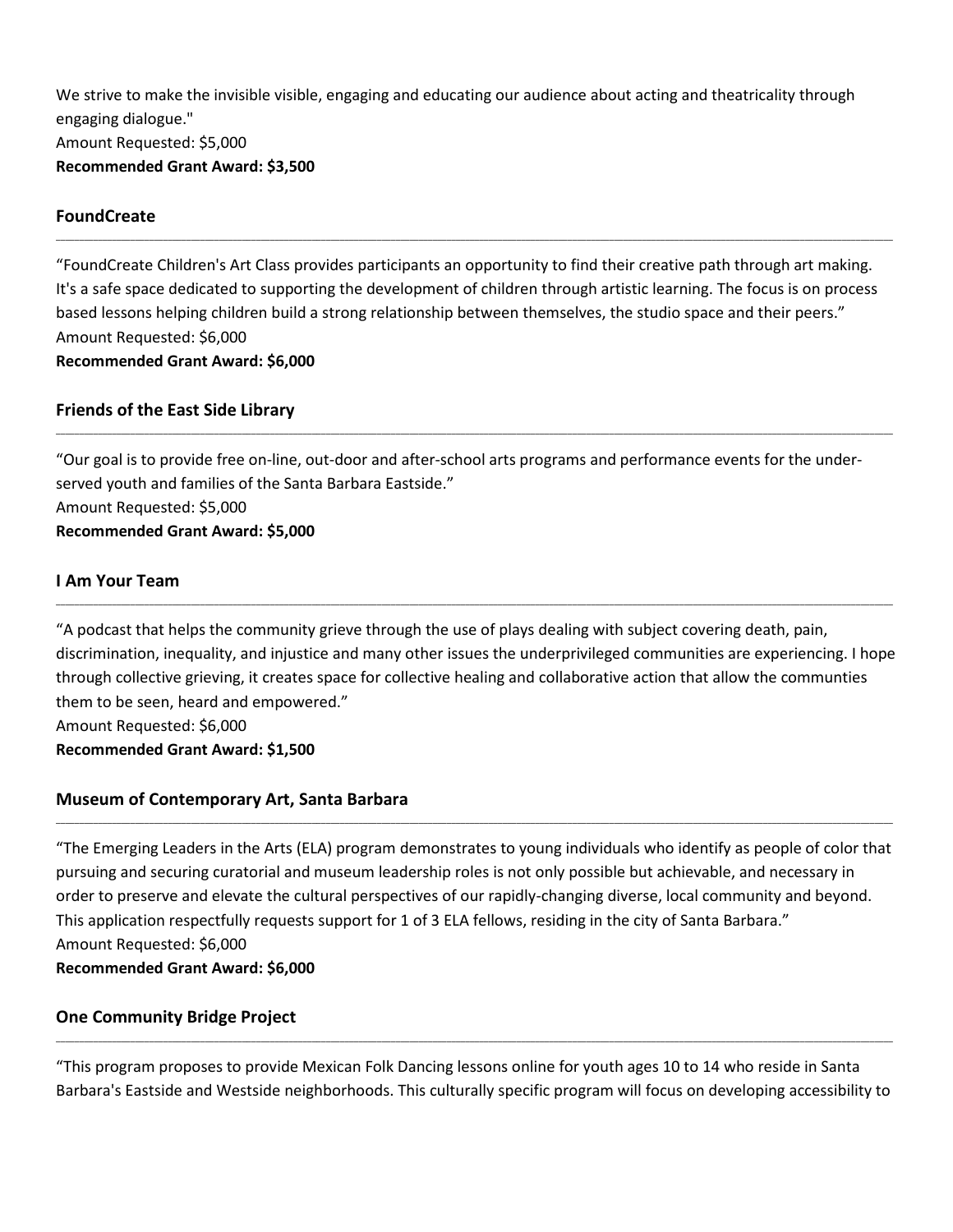Ballet Folklorico teaching artist, who will introduce basic concepts and skills of the art form. Simultaneously, the program aims to create pathways for future opportunities in the field of Mexican dance and its rich cultural traditions." Amount Requested: \$6,000

## **Recommended Grant Award: \$0**

#### **Santa Barbara Friends Meeting**

"Fund a filmmaker to mentor and train students to do video interviews with veterans and conscientious objectors about their experiences with the military." Amount Requested: \$6,000 **Recommended Grant Award: \$0**

\_\_\_\_\_\_\_\_\_\_\_\_\_\_\_\_\_\_\_\_\_\_\_\_\_\_\_\_\_\_\_\_\_\_\_\_\_\_\_\_\_\_\_\_\_\_\_\_\_\_\_\_\_\_\_\_\_\_\_\_\_\_\_\_\_\_\_\_\_\_\_\_\_\_\_\_\_\_\_\_\_\_\_\_\_\_\_\_\_\_\_\_\_\_\_\_\_\_\_\_\_\_\_\_\_\_\_\_\_\_\_\_\_\_\_\_\_\_\_\_\_\_\_\_\_\_\_\_\_\_\_\_\_\_\_\_\_\_\_\_\_\_\_\_\_\_\_\_\_\_\_\_\_\_\_\_\_\_\_\_\_\_\_\_\_\_\_\_\_\_\_\_\_\_\_\_\_\_\_\_

\_\_\_\_\_\_\_\_\_\_\_\_\_\_\_\_\_\_\_\_\_\_\_\_\_\_\_\_\_\_\_\_\_\_\_\_\_\_\_\_\_\_\_\_\_\_\_\_\_\_\_\_\_\_\_\_\_\_\_\_\_\_\_\_\_\_\_\_\_\_\_\_\_\_\_\_\_\_\_\_\_\_\_\_\_\_\_\_\_\_\_\_\_\_\_\_\_\_\_\_\_\_\_\_\_\_\_\_\_\_\_\_\_\_\_\_\_\_\_\_\_\_\_\_\_\_\_\_\_\_\_\_\_\_\_\_\_\_\_\_\_\_\_\_\_\_\_\_\_\_\_\_\_\_\_\_\_\_\_\_\_\_\_\_\_\_\_\_\_\_\_\_\_\_\_\_\_\_\_\_

#### **Santa Barbara Master Chorale**

"This grant request is for the creation, development, and distribution of choral videos made by the Santa Barbara Master Chorale in collaboration with other individuals and groups in the Santa Barbara community." Amount Requested: \$3,000 **Recommended Grant Award: \$2,550**

## **UCP WORK, Inc./Santa Barbara Art Works**

"Santa Barbara Art Works studio-gallery, part of the UCP WORK, Inc., family of services, has been significantly impacted by COVID-19, and has worked hard to modify services to meet the needs of our community?s most vulnerable population. To support the loss of vital art education and enrichment opportunities, we are facilitating remote art classes so that artists can continue painting and drawing from home, but the progress of art is hindered by the lack of technology and supplies." Amount Requested: \$6,000

\_\_\_\_\_\_\_\_\_\_\_\_\_\_\_\_\_\_\_\_\_\_\_\_\_\_\_\_\_\_\_\_\_\_\_\_\_\_\_\_\_\_\_\_\_\_\_\_\_\_\_\_\_\_\_\_\_\_\_\_\_\_\_\_\_\_\_\_\_\_\_\_\_\_\_\_\_\_\_\_\_\_\_\_\_\_\_\_\_\_\_\_\_\_\_\_\_\_\_\_\_\_\_\_\_\_\_\_\_\_\_\_\_\_\_\_\_\_\_\_\_\_\_\_\_\_\_\_\_\_\_\_\_\_\_\_\_\_\_\_\_\_\_\_\_\_\_\_\_\_\_\_\_\_\_\_\_\_\_\_\_\_\_\_\_\_\_\_\_\_\_\_\_\_\_\_\_\_\_\_

**Recommended Grant Award: \$5,200**

#### **Westmont Ridley-Tree Museum of Art**

"We plan to continue our popular kid's (9-12 year olds) art activity videos with a dual-language 6-part series, which will explore Mexican cultural history from folk traditions to fine art and include three videos in Spanish with English subtitles and three videos in English with Spanish subtitles."

\_\_\_\_\_\_\_\_\_\_\_\_\_\_\_\_\_\_\_\_\_\_\_\_\_\_\_\_\_\_\_\_\_\_\_\_\_\_\_\_\_\_\_\_\_\_\_\_\_\_\_\_\_\_\_\_\_\_\_\_\_\_\_\_\_\_\_\_\_\_\_\_\_\_\_\_\_\_\_\_\_\_\_\_\_\_\_\_\_\_\_\_\_\_\_\_\_\_\_\_\_\_\_\_\_\_\_\_\_\_\_\_\_\_\_\_\_\_\_\_\_\_\_\_\_\_\_\_\_\_\_\_\_\_\_\_\_\_\_\_\_\_\_\_\_\_\_\_\_\_\_\_\_\_\_\_\_\_\_\_\_\_\_\_\_\_\_\_\_\_\_\_\_\_\_\_\_\_\_\_

Amount Requested: \$5,000

**Recommended Grant Award: \$4,500**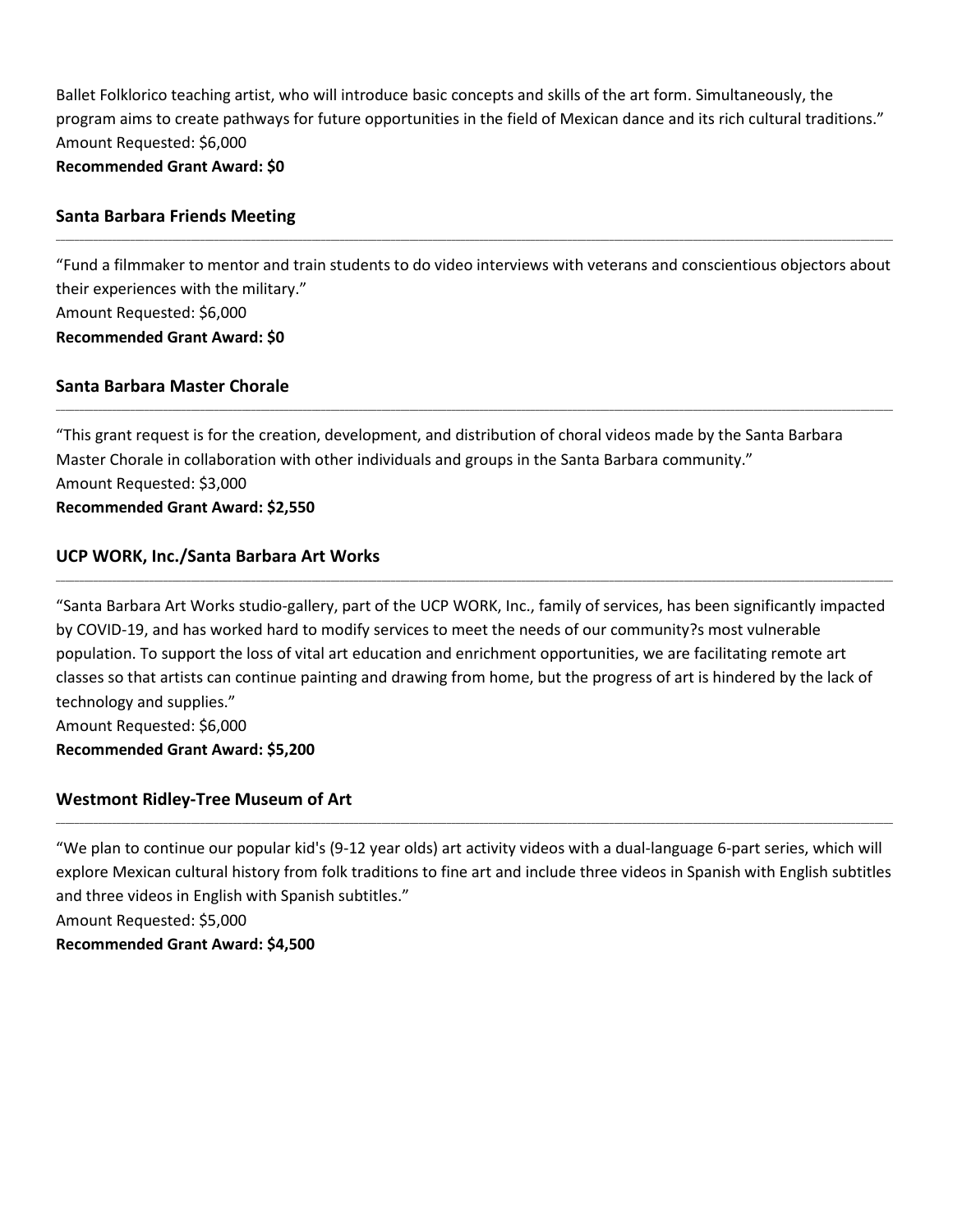# **CITY OF SANTA BARBARA ARTS ADVISORY COMMITTEE 2020-2021 Organizational Development Grant Award Recommendations**

The City of Santa Barbara's Organizational Development Re-Granting Program (OD) grants public funding to local arts organizations for arts programs. The applicants to this program are representative of a diverse cross-section of arts organizations, including multicultural and neighborhood arts programs. Organizational Development grants will support operational, marketing and promotional expenses, or emergency contingency planning for organizations. Organizations must indicate the impact these funds will have upon their audience development and earned income. Organizational Development Re-Granting Program grants will support programs that address increases in audience through direct programmatic partnerships and new marketing strategies or in the development of emergency contingency planning to keep their audiences safe and informed.

## **ORGANIZATIONAL DEVELOPMENT GRANT GENERAL INFORMATION**

| <b>Total OD Grant Funding Requested:</b>             | \$335,139 |
|------------------------------------------------------|-----------|
| <b>Total OD Grant Funding Available:</b>             | \$135,450 |
| <b>Total Number of Applicants:</b>                   | 22        |
| <b>Number of Applicants Recommended for Funding:</b> | 17        |

## **GRANT APPLICANTS, DESCRIPTIONS, AND AWARD AMOUNT RECOMMENDATIONS**

*(Please note: the grant descriptions provided below are submitted by the applicants as part of their grant application.)*

## **American Dance and Music**

"American Dance & Music (AD&M) requests \$12,115 to create and implement a sustainability plan for The Dance Hub (TDH) to span a six-month period. Funds will support fees for a team of three contracted professionals for marketing and PR, bookkeeping, and internet support plus salary support for two AD&M employees. This grant is critical now due the persistent harsh realities of COVID-19."

\_\_\_\_\_\_\_\_\_\_\_\_\_\_\_\_\_\_\_\_\_\_\_\_\_\_\_\_\_\_\_\_\_\_\_\_\_\_\_\_\_\_\_\_\_\_\_\_\_\_\_\_\_\_\_\_\_\_\_\_\_\_\_\_\_\_\_\_\_\_\_\_\_\_\_\_\_\_\_\_\_\_\_\_\_\_\_\_\_\_\_\_\_\_\_\_\_\_\_\_\_\_\_\_\_\_\_\_\_\_\_\_\_\_\_\_\_\_\_\_\_\_\_\_\_\_\_\_\_\_\_\_\_\_\_\_\_\_\_\_\_\_\_\_\_\_\_\_\_\_\_\_\_\_\_\_\_\_\_\_\_\_\_\_\_\_\_\_\_\_\_\_\_\_\_\_\_\_\_\_

Amount Requested: \$12,115

**Recommended Grant Award: \$5,000**

## **ARTSPACE INC DBA Center Stage Theater**

"Produce two 3-day Festivals in March 2021, featuring dance, theater and music to be offered digitally or as a digital/live hybrid. The Fesitvals will generate income, expand our audience and provide performance opportunities, income and exposure for local artists. Additionally we will create an emergency readiness plan and a 3-year strategic plan to guide us through the end of the pandemic and into the future."

\_\_\_\_\_\_\_\_\_\_\_\_\_\_\_\_\_\_\_\_\_\_\_\_\_\_\_\_\_\_\_\_\_\_\_\_\_\_\_\_\_\_\_\_\_\_\_\_\_\_\_\_\_\_\_\_\_\_\_\_\_\_\_\_\_\_\_\_\_\_\_\_\_\_\_\_\_\_\_\_\_\_\_\_\_\_\_\_\_\_\_\_\_\_\_\_\_\_\_\_\_\_\_\_\_\_\_\_\_\_\_\_\_\_\_\_\_\_\_\_\_\_\_\_\_\_\_\_\_\_\_\_\_\_\_\_\_\_\_\_\_\_\_\_\_\_\_\_\_\_\_\_\_\_\_\_\_\_\_\_\_\_\_\_\_\_\_\_\_\_\_\_\_\_\_\_\_\_\_\_

Amount Requested: \$15,000

**Recommended Grant Award: \$5,000**

## **Boxtales Theatre Company**

"Boxtales Theatre Company is seeking support to strengthen our organizational sustainability by executing our strategic plan to enhance advertising/marketing, increase earned revenue, diversify funding sources, and expand our reach." Amount Requested: \$18,000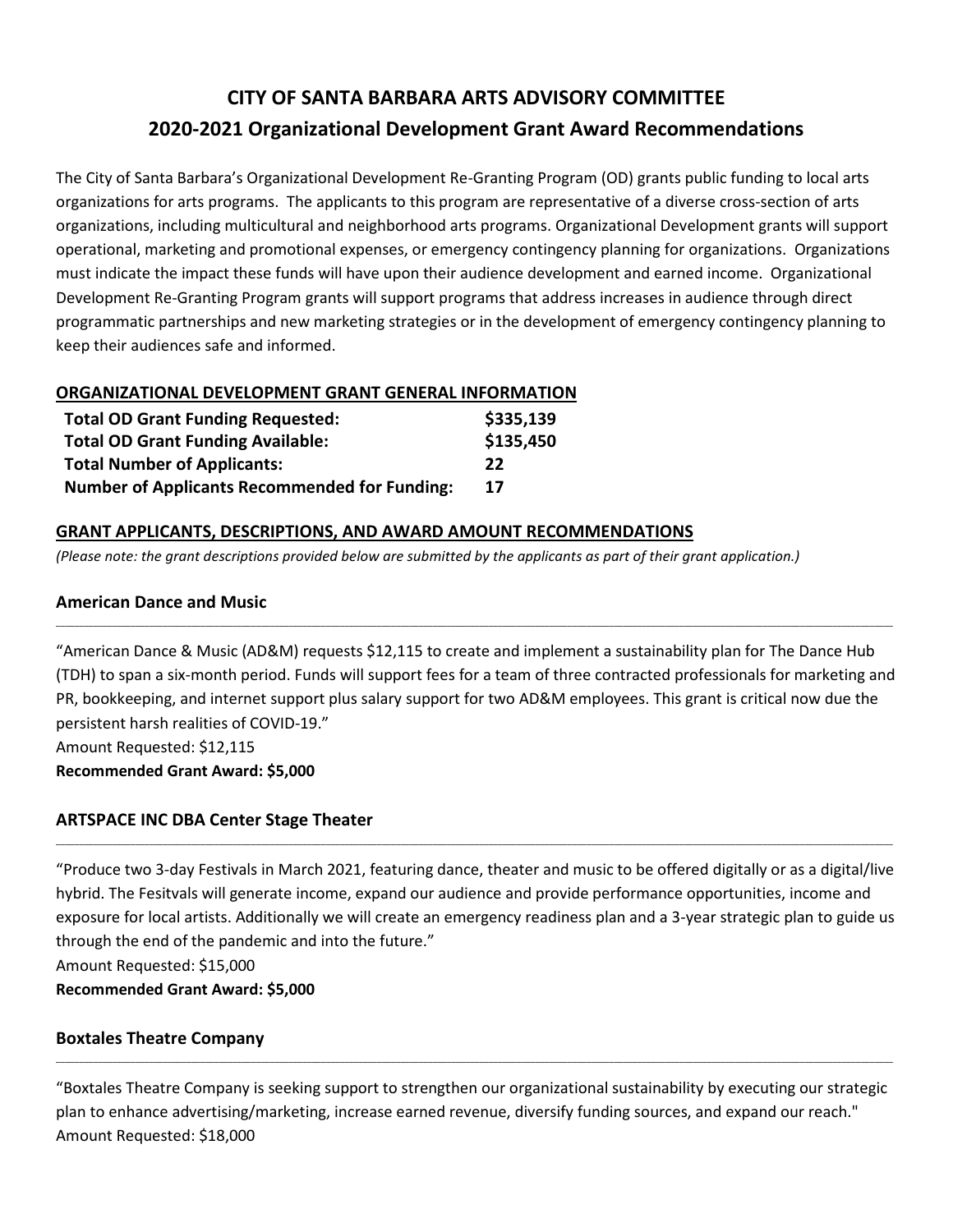#### **Recommended Grant Award: \$5,000**

#### **Camerata Pacifica**

"Camerata Pacifica respectfully requests a \$12,000 grant from the City of Santa Barbara to support up to 8 socially distanced, outdoor pop-up concerts, which will be held during our 2020/2021 season and the weekly Concerts at Home series. These programs will help maintain and develop audiences through the closures caused by Covid-19." Amount Requested: \$12,000 **Recommended Grant Award: \$0**

\_\_\_\_\_\_\_\_\_\_\_\_\_\_\_\_\_\_\_\_\_\_\_\_\_\_\_\_\_\_\_\_\_\_\_\_\_\_\_\_\_\_\_\_\_\_\_\_\_\_\_\_\_\_\_\_\_\_\_\_\_\_\_\_\_\_\_\_\_\_\_\_\_\_\_\_\_\_\_\_\_\_\_\_\_\_\_\_\_\_\_\_\_\_\_\_\_\_\_\_\_\_\_\_\_\_\_\_\_\_\_\_\_\_\_\_\_\_\_\_\_\_\_\_\_\_\_\_\_\_\_\_\_\_\_\_\_\_\_\_\_\_\_\_\_\_\_\_\_\_\_\_\_\_\_\_\_\_\_\_\_\_\_\_\_\_\_\_\_\_\_\_\_\_\_\_\_\_\_\_

\_\_\_\_\_\_\_\_\_\_\_\_\_\_\_\_\_\_\_\_\_\_\_\_\_\_\_\_\_\_\_\_\_\_\_\_\_\_\_\_\_\_\_\_\_\_\_\_\_\_\_\_\_\_\_\_\_\_\_\_\_\_\_\_\_\_\_\_\_\_\_\_\_\_\_\_\_\_\_\_\_\_\_\_\_\_\_\_\_\_\_\_\_\_\_\_\_\_\_\_\_\_\_\_\_\_\_\_\_\_\_\_\_\_\_\_\_\_\_\_\_\_\_\_\_\_\_\_\_\_\_\_\_\_\_\_\_\_\_\_\_\_\_\_\_\_\_\_\_\_\_\_\_\_\_\_\_\_\_\_\_\_\_\_\_\_\_\_\_\_\_\_\_\_\_\_\_\_\_\_

## **Community Arts Music Association**

"As with all Santa Barbara Arts non-profits, and indeed the world, CAMA's 2019/20 season came to an abrupt end in March 2020 due to the global health crisis; all concerts were cancelled. CAMA's 102nd Season (2020/21) will not take place with traditional live concerts. While plans for the subsequent season (2021-22) are in progress, it is crucial that CAMA remain engaged with its loyal subscribers and the community through meaningful new methods until live concerts are safe to present." Amount Requested: \$18,000 **Recommended Grant Award: \$0**

#### **Everybody Dance Now!**

"To support Org Development and Capacity Building: engaging in strategic planning, board growth, and partnership development; executing a very strong Executive Director search; refining Everybody Dance Now!'s virtual learning and audience engagement; producing a plan for phased reentry, emergency preparedness, and adaptability of operations. Strat planning to include integrating into more during-school classrooms, and making racial equity work even more explicit in our curriculum and activities" Amount Requested: \$18,000

**Recommended Grant Award: \$0**

#### **Explore Ecology**

"Explore Ecology is seeking funding to support emergency preparedness planning for the Art From Scrap Creative Reuse store. This planning will create a reopening plan for the remainder of the COVID-19 pandemic, and will create an all hazards emergency pocket guide. Funding will increase sustainability of this creative community resource through this and future emergencies." Amount Requested: \$18,000

\_\_\_\_\_\_\_\_\_\_\_\_\_\_\_\_\_\_\_\_\_\_\_\_\_\_\_\_\_\_\_\_\_\_\_\_\_\_\_\_\_\_\_\_\_\_\_\_\_\_\_\_\_\_\_\_\_\_\_\_\_\_\_\_\_\_\_\_\_\_\_\_\_\_\_\_\_\_\_\_\_\_\_\_\_\_\_\_\_\_\_\_\_\_\_\_\_\_\_\_\_\_\_\_\_\_\_\_\_\_\_\_\_\_\_\_\_\_\_\_\_\_\_\_\_\_\_\_\_\_\_\_\_\_\_\_\_\_\_\_\_\_\_\_\_\_\_\_\_\_\_\_\_\_\_\_\_\_\_\_\_\_\_\_\_\_\_\_\_\_\_\_\_\_\_\_\_\_\_\_

**Recommended Grant Award: \$13,000**

#### **Girls Rock Santa Barbara**

"We are requesting a \$15,600 grant in support of consulting with Lisa Bass (Master of Public Policy) and Nancy G. Weiss, who will be assisting us in creating a new strategic plan as well as facilitating two board retreats in 2021. This work will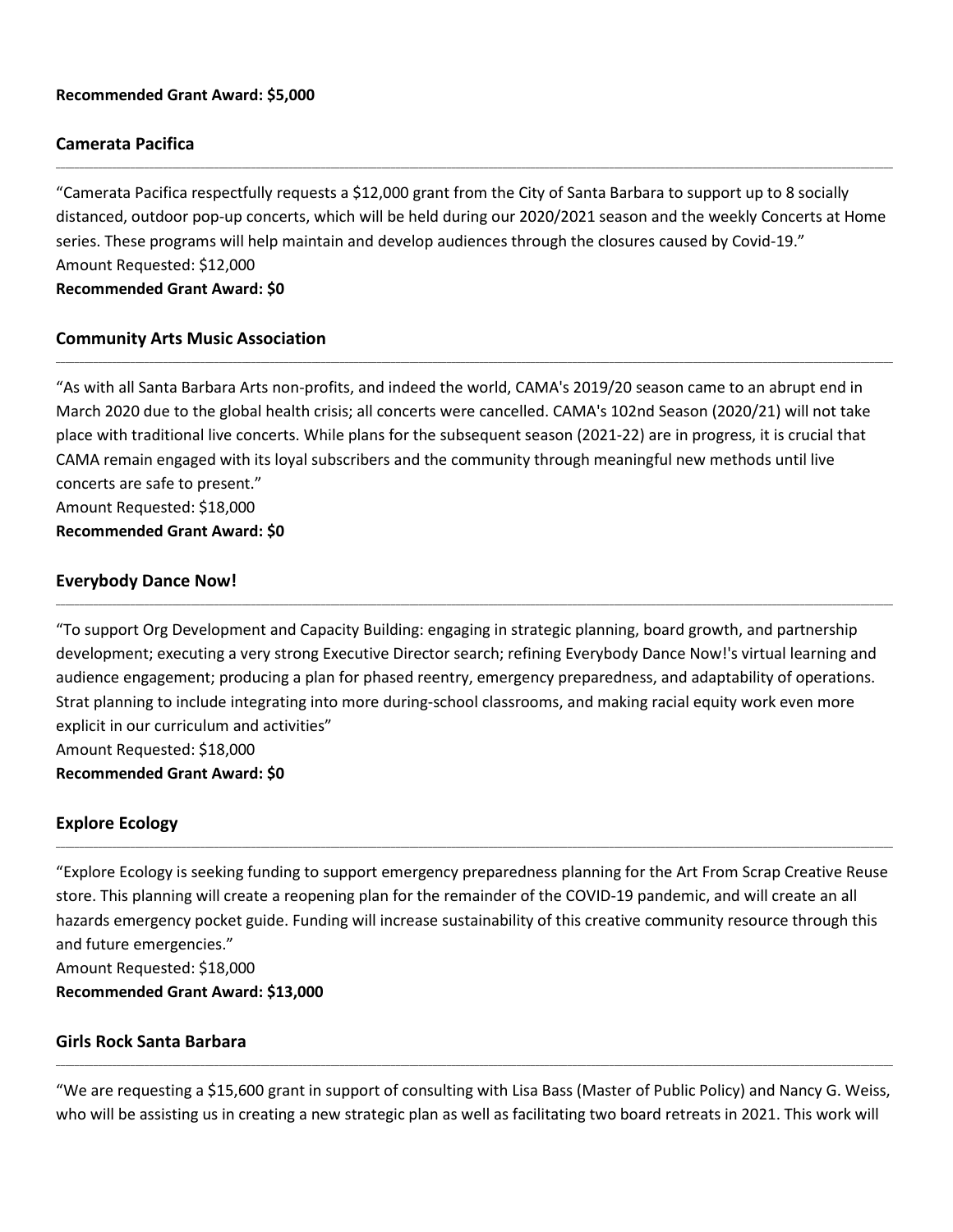ultimately produce a comprehensive, results-driven on-boarding process for our growing board (including an updated board handbook, presentation materials, and post-retreat surveys), as well as a 2021-23 strategic plan." Amount Requested: \$15,600 **Recommended Grant Award: \$12,175**

## **Lit Moon Theatre**

"Grant funds will be used to develop a new, networked production of William Shakespeare's "Cymbeline," in partnership with a variety of local and international artists. Grant funds will pay artistic and production costs for the project, developed under the new conditions and opportunities of a Pandemic World. The project will create and present an innovative, networked performance, on new and existent platforms, in order to create new possibilities for Lit Moon's audiences and artists."

\_\_\_\_\_\_\_\_\_\_\_\_\_\_\_\_\_\_\_\_\_\_\_\_\_\_\_\_\_\_\_\_\_\_\_\_\_\_\_\_\_\_\_\_\_\_\_\_\_\_\_\_\_\_\_\_\_\_\_\_\_\_\_\_\_\_\_\_\_\_\_\_\_\_\_\_\_\_\_\_\_\_\_\_\_\_\_\_\_\_\_\_\_\_\_\_\_\_\_\_\_\_\_\_\_\_\_\_\_\_\_\_\_\_\_\_\_\_\_\_\_\_\_\_\_\_\_\_\_\_\_\_\_\_\_\_\_\_\_\_\_\_\_\_\_\_\_\_\_\_\_\_\_\_\_\_\_\_\_\_\_\_\_\_\_\_\_\_\_\_\_\_\_\_\_\_\_\_\_\_

Amount Requested: \$15,000

**Recommended Grant Award: \$5,000**

## **MOXI, The Wolf Museum of Exploration + Innovation**

"MOXI@Home 2021 is a multimedia collection of demonstrations, experiments, and activities that are designed to provide world-class STEAM (Science, Technology, Engineering, Art, and Math) learning from the safety of home. The MOXI@Home collection contains within it the same fun and learning that our community has come to associate with MOXI, but delivered in a safe and virtual environment. Through a comprehensive marketing plan MOXI will bring MOXI@Home to a wider audience."

\_\_\_\_\_\_\_\_\_\_\_\_\_\_\_\_\_\_\_\_\_\_\_\_\_\_\_\_\_\_\_\_\_\_\_\_\_\_\_\_\_\_\_\_\_\_\_\_\_\_\_\_\_\_\_\_\_\_\_\_\_\_\_\_\_\_\_\_\_\_\_\_\_\_\_\_\_\_\_\_\_\_\_\_\_\_\_\_\_\_\_\_\_\_\_\_\_\_\_\_\_\_\_\_\_\_\_\_\_\_\_\_\_\_\_\_\_\_\_\_\_\_\_\_\_\_\_\_\_\_\_\_\_\_\_\_\_\_\_\_\_\_\_\_\_\_\_\_\_\_\_\_\_\_\_\_\_\_\_\_\_\_\_\_\_\_\_\_\_\_\_\_\_\_\_\_\_\_\_\_

Amount Requested: \$18,000

**Recommended Grant Award: \$0**

#### **Opera Santa Barbara**

"During a year of gradual Covid recovery, Opera SB will accelerate targeted marketing efforts and other communication efforts to invite patrons back to live performances outdoors and in theaters, as allowed, using audience segmentation, collateral design techniques and other best marketing practices adapted from our 2020 consultancy with national arts marketing professionals, TRG Arts."

\_\_\_\_\_\_\_\_\_\_\_\_\_\_\_\_\_\_\_\_\_\_\_\_\_\_\_\_\_\_\_\_\_\_\_\_\_\_\_\_\_\_\_\_\_\_\_\_\_\_\_\_\_\_\_\_\_\_\_\_\_\_\_\_\_\_\_\_\_\_\_\_\_\_\_\_\_\_\_\_\_\_\_\_\_\_\_\_\_\_\_\_\_\_\_\_\_\_\_\_\_\_\_\_\_\_\_\_\_\_\_\_\_\_\_\_\_\_\_\_\_\_\_\_\_\_\_\_\_\_\_\_\_\_\_\_\_\_\_\_\_\_\_\_\_\_\_\_\_\_\_\_\_\_\_\_\_\_\_\_\_\_\_\_\_\_\_\_\_\_\_\_\_\_\_\_\_\_\_\_

Amount Requested: \$18,000 **Recommended Grant Award: \$13,000**

#### **Santa Barbara Arts Collaborative**

"Despite the COVID shutdown which cancelled many major events at the Community Arts Workshop (CAW), the SB Arts Collaborative has been able to quickly pivot and use the flexible space in useful and unexpected ways. From a series of virtual arts classes, to studio space and photo shoots, the CAW has found ways to serve local artists and audiences, and be a critical community resource during a truly challenging time. 2021 will be a year of re-growth and continued adaptation."

\_\_\_\_\_\_\_\_\_\_\_\_\_\_\_\_\_\_\_\_\_\_\_\_\_\_\_\_\_\_\_\_\_\_\_\_\_\_\_\_\_\_\_\_\_\_\_\_\_\_\_\_\_\_\_\_\_\_\_\_\_\_\_\_\_\_\_\_\_\_\_\_\_\_\_\_\_\_\_\_\_\_\_\_\_\_\_\_\_\_\_\_\_\_\_\_\_\_\_\_\_\_\_\_\_\_\_\_\_\_\_\_\_\_\_\_\_\_\_\_\_\_\_\_\_\_\_\_\_\_\_\_\_\_\_\_\_\_\_\_\_\_\_\_\_\_\_\_\_\_\_\_\_\_\_\_\_\_\_\_\_\_\_\_\_\_\_\_\_\_\_\_\_\_\_\_\_\_\_\_

Amount Requested: \$18,000 **Recommended Grant Award: \$13,175**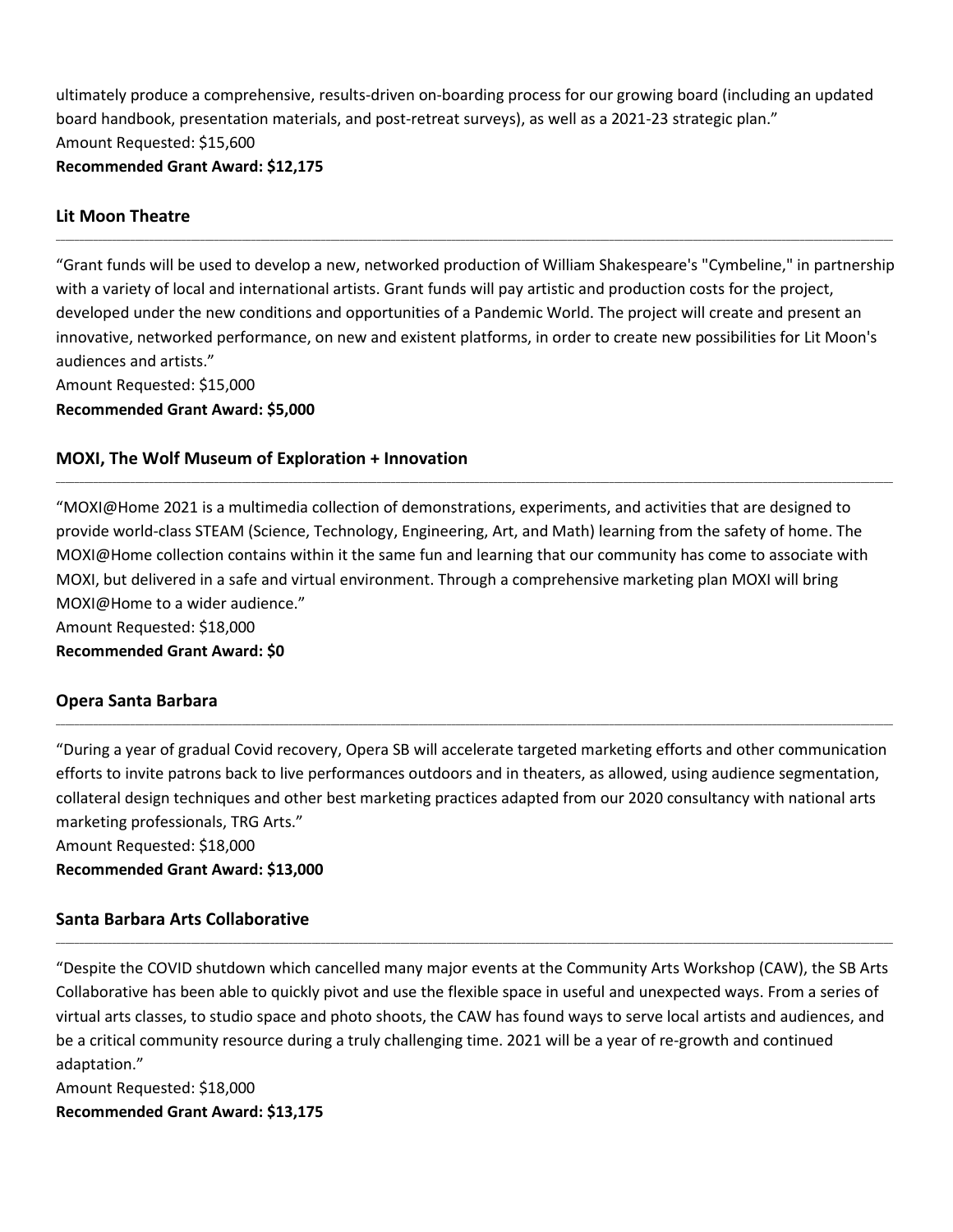## **Santa Barbara Choral Society**

"SBCS is proposing to increase its organizational capacity by hiring one or more consultants to help us update our strategic plan, including our website, to be completed by 31 May 2021. This project will help the Board to revise its proposed organizational structure, make informed decisions on its priorities, and improve communication with donors, foundations, and businesses that support the Choral Society."

\_\_\_\_\_\_\_\_\_\_\_\_\_\_\_\_\_\_\_\_\_\_\_\_\_\_\_\_\_\_\_\_\_\_\_\_\_\_\_\_\_\_\_\_\_\_\_\_\_\_\_\_\_\_\_\_\_\_\_\_\_\_\_\_\_\_\_\_\_\_\_\_\_\_\_\_\_\_\_\_\_\_\_\_\_\_\_\_\_\_\_\_\_\_\_\_\_\_\_\_\_\_\_\_\_\_\_\_\_\_\_\_\_\_\_\_\_\_\_\_\_\_\_\_\_\_\_\_\_\_\_\_\_\_\_\_\_\_\_\_\_\_\_\_\_\_\_\_\_\_\_\_\_\_\_\_\_\_\_\_\_\_\_\_\_\_\_\_\_\_\_\_\_\_\_\_\_\_\_\_

Amount Requested: \$18,000

**Recommended Grant Award: \$5,000**

#### **Santa Barbara Dance Institute**

"In light of the new landscape of dance education and the pandemic, Santa Barbara Dance Institute (SBDI) is requesting funding to revise and enhance our strategic plan to assist in repositioning the organization." Amount Requested: \$18,000 **Recommended Grant Award: \$10,000**

\_\_\_\_\_\_\_\_\_\_\_\_\_\_\_\_\_\_\_\_\_\_\_\_\_\_\_\_\_\_\_\_\_\_\_\_\_\_\_\_\_\_\_\_\_\_\_\_\_\_\_\_\_\_\_\_\_\_\_\_\_\_\_\_\_\_\_\_\_\_\_\_\_\_\_\_\_\_\_\_\_\_\_\_\_\_\_\_\_\_\_\_\_\_\_\_\_\_\_\_\_\_\_\_\_\_\_\_\_\_\_\_\_\_\_\_\_\_\_\_\_\_\_\_\_\_\_\_\_\_\_\_\_\_\_\_\_\_\_\_\_\_\_\_\_\_\_\_\_\_\_\_\_\_\_\_\_\_\_\_\_\_\_\_\_\_\_\_\_\_\_\_\_\_\_\_\_\_\_\_

## **Santa Barbara Education Foundation**

"During these times of remote learning, it is more important than ever that our staff work to support the arts. This grant will pay for the expansion of the Programs Manager position to include fundraising for the essential need of music and art supply kits as well as promoting the importance of music education through a community-wide Radiothon in partnership with KTYD." Amount Requested: \$5,000

\_\_\_\_\_\_\_\_\_\_\_\_\_\_\_\_\_\_\_\_\_\_\_\_\_\_\_\_\_\_\_\_\_\_\_\_\_\_\_\_\_\_\_\_\_\_\_\_\_\_\_\_\_\_\_\_\_\_\_\_\_\_\_\_\_\_\_\_\_\_\_\_\_\_\_\_\_\_\_\_\_\_\_\_\_\_\_\_\_\_\_\_\_\_\_\_\_\_\_\_\_\_\_\_\_\_\_\_\_\_\_\_\_\_\_\_\_\_\_\_\_\_\_\_\_\_\_\_\_\_\_\_\_\_\_\_\_\_\_\_\_\_\_\_\_\_\_\_\_\_\_\_\_\_\_\_\_\_\_\_\_\_\_\_\_\_\_\_\_\_\_\_\_\_\_\_\_\_\_\_

**Recommended Grant Award: \$5,000**

## **Santa Barbara Festival Ballet**

"Awards funds will be used to support studio rent costs and promotion costs to rebuild student enrollment, performance attendance (virtual and actual depending on status of pandemic) and community network." Amount Requested: \$18,000 **Recommended Grant Award: \$0**

## **Santa Barbara Maritime Museum**

"Public Relations and Marketing Plan; development and implementation of a Public Relations and Marketing Plan for the Santa Barbara Maritime Museum (SBMM). Focusing on overall communications, embracing special events, educational programing, exhibits, partnerships and collaborations, and fundraising activities. Creating a cohesive and consistent communication plan that clearly expresses the mission and vision of the museum." Amount Requested: \$18,000 **Recommended Grant Award: \$5,000**

\_\_\_\_\_\_\_\_\_\_\_\_\_\_\_\_\_\_\_\_\_\_\_\_\_\_\_\_\_\_\_\_\_\_\_\_\_\_\_\_\_\_\_\_\_\_\_\_\_\_\_\_\_\_\_\_\_\_\_\_\_\_\_\_\_\_\_\_\_\_\_\_\_\_\_\_\_\_\_\_\_\_\_\_\_\_\_\_\_\_\_\_\_\_\_\_\_\_\_\_\_\_\_\_\_\_\_\_\_\_\_\_\_\_\_\_\_\_\_\_\_\_\_\_\_\_\_\_\_\_\_\_\_\_\_\_\_\_\_\_\_\_\_\_\_\_\_\_\_\_\_\_\_\_\_\_\_\_\_\_\_\_\_\_\_\_\_\_\_\_\_\_\_\_\_\_\_\_\_\_

\_\_\_\_\_\_\_\_\_\_\_\_\_\_\_\_\_\_\_\_\_\_\_\_\_\_\_\_\_\_\_\_\_\_\_\_\_\_\_\_\_\_\_\_\_\_\_\_\_\_\_\_\_\_\_\_\_\_\_\_\_\_\_\_\_\_\_\_\_\_\_\_\_\_\_\_\_\_\_\_\_\_\_\_\_\_\_\_\_\_\_\_\_\_\_\_\_\_\_\_\_\_\_\_\_\_\_\_\_\_\_\_\_\_\_\_\_\_\_\_\_\_\_\_\_\_\_\_\_\_\_\_\_\_\_\_\_\_\_\_\_\_\_\_\_\_\_\_\_\_\_\_\_\_\_\_\_\_\_\_\_\_\_\_\_\_\_\_\_\_\_\_\_\_\_\_\_\_\_\_

#### **Santa Barbara Museum of Art**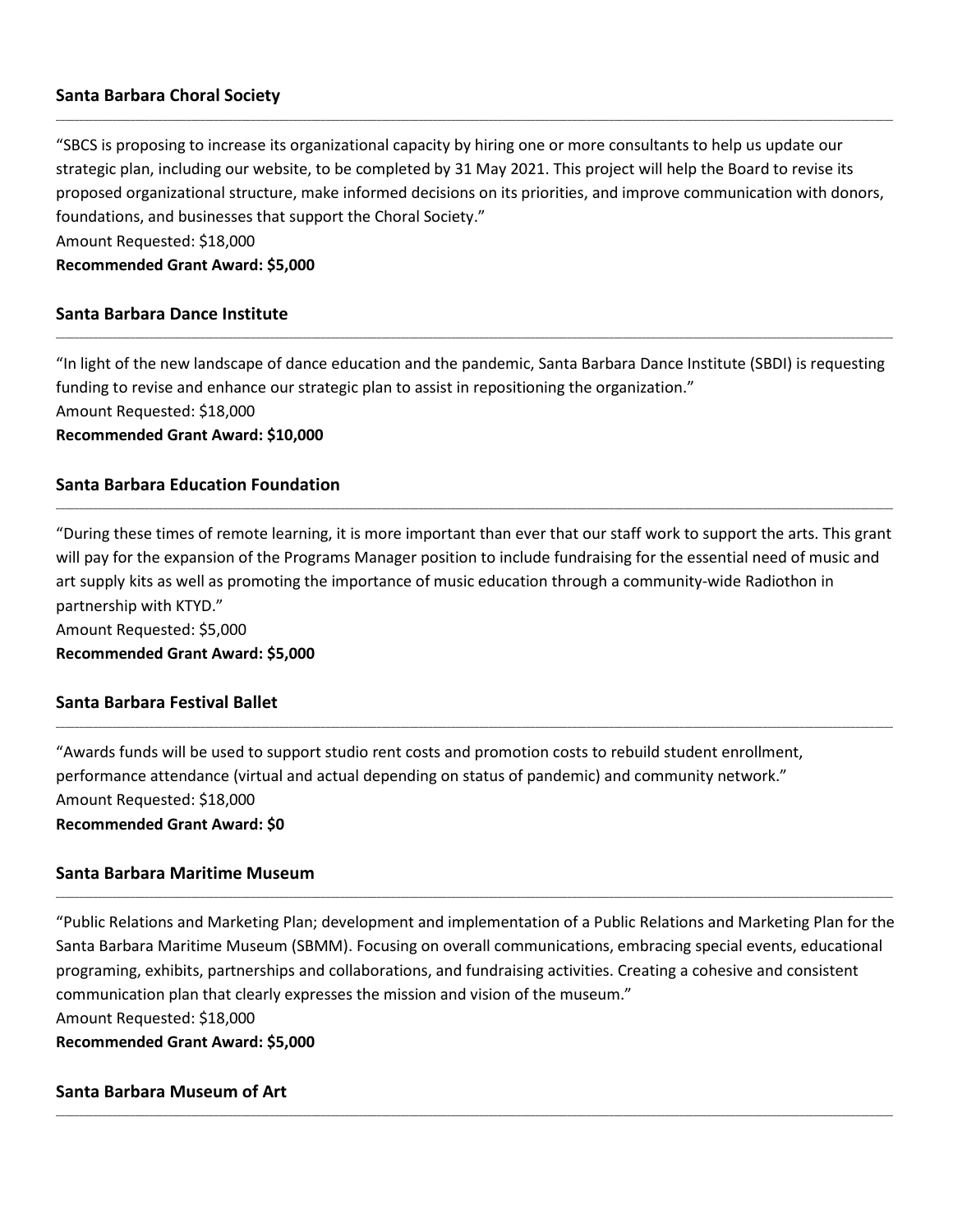"The Santa Barbara Museum of Art requests funding to upgrade a module of its collections database that publishes exhibitions and pieces of art online for the general public. The upgrade offers new features including high resolution deep zoom photos, social media integration, online tagging, and metric tracking. With exhibitions available on a full range of personal devices in the galleries, visitors can safely engage with the galleries without congregating around stationary labels."

Amount Requested: \$4,200 **Recommended Grant Award: \$4,200**

## **Santa Barbara Museum of Natural History**

"In order to provide high-quality STEM education for schoolchildren, fill educational gaps due to stay-at-home orders, provide new and ongoing opportunities for skills development and personal growth for staff members, and continue with the Museum's tradition of service to the community, the Santa Barbara Museum of Natural History is pivoting its educational programs to instead serve the community in a virtual environment."

\_\_\_\_\_\_\_\_\_\_\_\_\_\_\_\_\_\_\_\_\_\_\_\_\_\_\_\_\_\_\_\_\_\_\_\_\_\_\_\_\_\_\_\_\_\_\_\_\_\_\_\_\_\_\_\_\_\_\_\_\_\_\_\_\_\_\_\_\_\_\_\_\_\_\_\_\_\_\_\_\_\_\_\_\_\_\_\_\_\_\_\_\_\_\_\_\_\_\_\_\_\_\_\_\_\_\_\_\_\_\_\_\_\_\_\_\_\_\_\_\_\_\_\_\_\_\_\_\_\_\_\_\_\_\_\_\_\_\_\_\_\_\_\_\_\_\_\_\_\_\_\_\_\_\_\_\_\_\_\_\_\_\_\_\_\_\_\_\_\_\_\_\_\_\_\_\_\_\_\_

Amount Requested: \$18,000

**Recommended Grant Award: \$7,500**

## **Santa Barbara Trust for Historic Preservation**

"SBTHP is requesting a grant to build our capacity and sustainability by translating our website to Spanish, a priority objective in our recently completed Diversity Equity and Inclusion [DEI] plan. This will increase our audience reach, while more effectively serving the second largest language group in Santa Barbara County. This organizational development grant will allow us to create Spanish language pages on our website and translate our self-guided tour brochure." Amount Requested: \$4,224

\_\_\_\_\_\_\_\_\_\_\_\_\_\_\_\_\_\_\_\_\_\_\_\_\_\_\_\_\_\_\_\_\_\_\_\_\_\_\_\_\_\_\_\_\_\_\_\_\_\_\_\_\_\_\_\_\_\_\_\_\_\_\_\_\_\_\_\_\_\_\_\_\_\_\_\_\_\_\_\_\_\_\_\_\_\_\_\_\_\_\_\_\_\_\_\_\_\_\_\_\_\_\_\_\_\_\_\_\_\_\_\_\_\_\_\_\_\_\_\_\_\_\_\_\_\_\_\_\_\_\_\_\_\_\_\_\_\_\_\_\_\_\_\_\_\_\_\_\_\_\_\_\_\_\_\_\_\_\_\_\_\_\_\_\_\_\_\_\_\_\_\_\_\_\_\_\_\_\_\_

**Recommended Grant Award: \$4,224**

## **SB Community Youth Performing Arts Center**

"The Board requests \$18,000 for partial support of the Managing Director's (MD) annual salary. This grant will play a key role in the successful operation and direct services to the arts and education groups that utilize The Luke. The MD coproduces the Virtual Concert Series, creates collaborations with local arts organizations, secures rentals, oversees operations, marketing, development and guides us into a post pandemic, re-creation of the quality service known to our community."

\_\_\_\_\_\_\_\_\_\_\_\_\_\_\_\_\_\_\_\_\_\_\_\_\_\_\_\_\_\_\_\_\_\_\_\_\_\_\_\_\_\_\_\_\_\_\_\_\_\_\_\_\_\_\_\_\_\_\_\_\_\_\_\_\_\_\_\_\_\_\_\_\_\_\_\_\_\_\_\_\_\_\_\_\_\_\_\_\_\_\_\_\_\_\_\_\_\_\_\_\_\_\_\_\_\_\_\_\_\_\_\_\_\_\_\_\_\_\_\_\_\_\_\_\_\_\_\_\_\_\_\_\_\_\_\_\_\_\_\_\_\_\_\_\_\_\_\_\_\_\_\_\_\_\_\_\_\_\_\_\_\_\_\_\_\_\_\_\_\_\_\_\_\_\_\_\_\_\_\_

Amount Requested: \$18,000 **Recommended Grant Award: \$10,000**

## **State Street Ballet**

"Celebrating over 25 years of serving Santa Barbara with powerful performances, impactful arts engagement programs, and extensive dance education, State Street Ballet has been a vital part of community culture since 1994. In an era of striking uncertainty, we remain committed to our core values of inclusion and to our mission to make the arts accessible for all. Our 2020/21 season will be made up of virtual performances, resourceful outreach programs, and essential organizational planning."

\_\_\_\_\_\_\_\_\_\_\_\_\_\_\_\_\_\_\_\_\_\_\_\_\_\_\_\_\_\_\_\_\_\_\_\_\_\_\_\_\_\_\_\_\_\_\_\_\_\_\_\_\_\_\_\_\_\_\_\_\_\_\_\_\_\_\_\_\_\_\_\_\_\_\_\_\_\_\_\_\_\_\_\_\_\_\_\_\_\_\_\_\_\_\_\_\_\_\_\_\_\_\_\_\_\_\_\_\_\_\_\_\_\_\_\_\_\_\_\_\_\_\_\_\_\_\_\_\_\_\_\_\_\_\_\_\_\_\_\_\_\_\_\_\_\_\_\_\_\_\_\_\_\_\_\_\_\_\_\_\_\_\_\_\_\_\_\_\_\_\_\_\_\_\_\_\_\_\_\_

Amount Requested: \$18,000